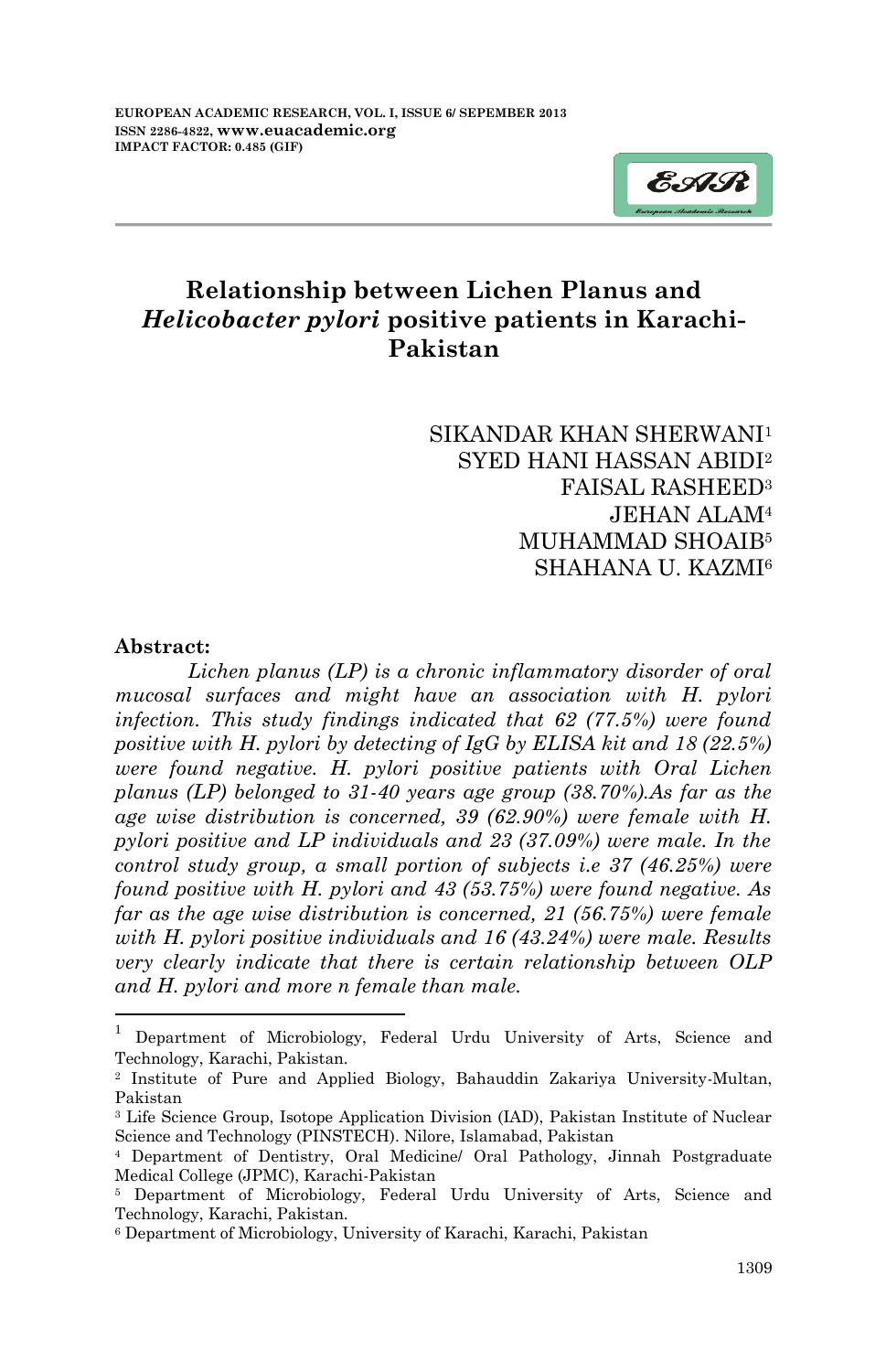**Key words**: Helicobacter pylori, Lichen planus, oral, gastritis, diagnosis

## **Introduction:**

Lichen planus (LP) is originated from Greek language word *leichen* (tree moss) and Latin *planus* (flat) (Boyd & Neldner 1991). LP is very rare in children as compared to adults (Singal & Pandhi 2004). Lichen planus is actually a cutaneous inflammatory disease of the skin and mucous membranes of oral and genital tract (Majid & Zahed 2012), hair and nail (Devrajani *et al*. 2009). Lichen *planus* (LP) is found all over the world regardless of any race, caste and creed (Zenouz *et al*. 2010). The actually root cause of LP is not still known yet it is thought to be an immunologically mediated complication (Majid & Zahed 2012).Males are not commonly affected but females has a high rate of this desease (Zenous *et al.* 2010). LP is very rare in children as compared to adults (Singal & Pandhi 2004). *Helicobacter. pylori*, was identified the very first time identified since a century ago (Marshall 1989). *H. pylori* are gram-negative, flagellated, spiral-shaped bacteria found in the stomach (Sherwani *et al*. 2013). *H. pylori* infection is present all across the globe (Fathy *et al*. 2009) and it has been reported in about 50% in the world population; with 80% in developing countries and 20 - 50% in developed part of the world. (Megraud 1993). Some researches provide a clue that *H. pylori*  have certain relationship role in different extragastric diseases (Nilsson *et al*. 2005; Fathy *et al*. 2009). In the same connection, the discovery of new *Helicobacter* species has sparked an area of research into different extragastric diseases, which is thought hypothetically (Riggo *et al*. 2000).This study is also meant to study any relationship between between Lichen Planus and *Helicobacter pylori* infection.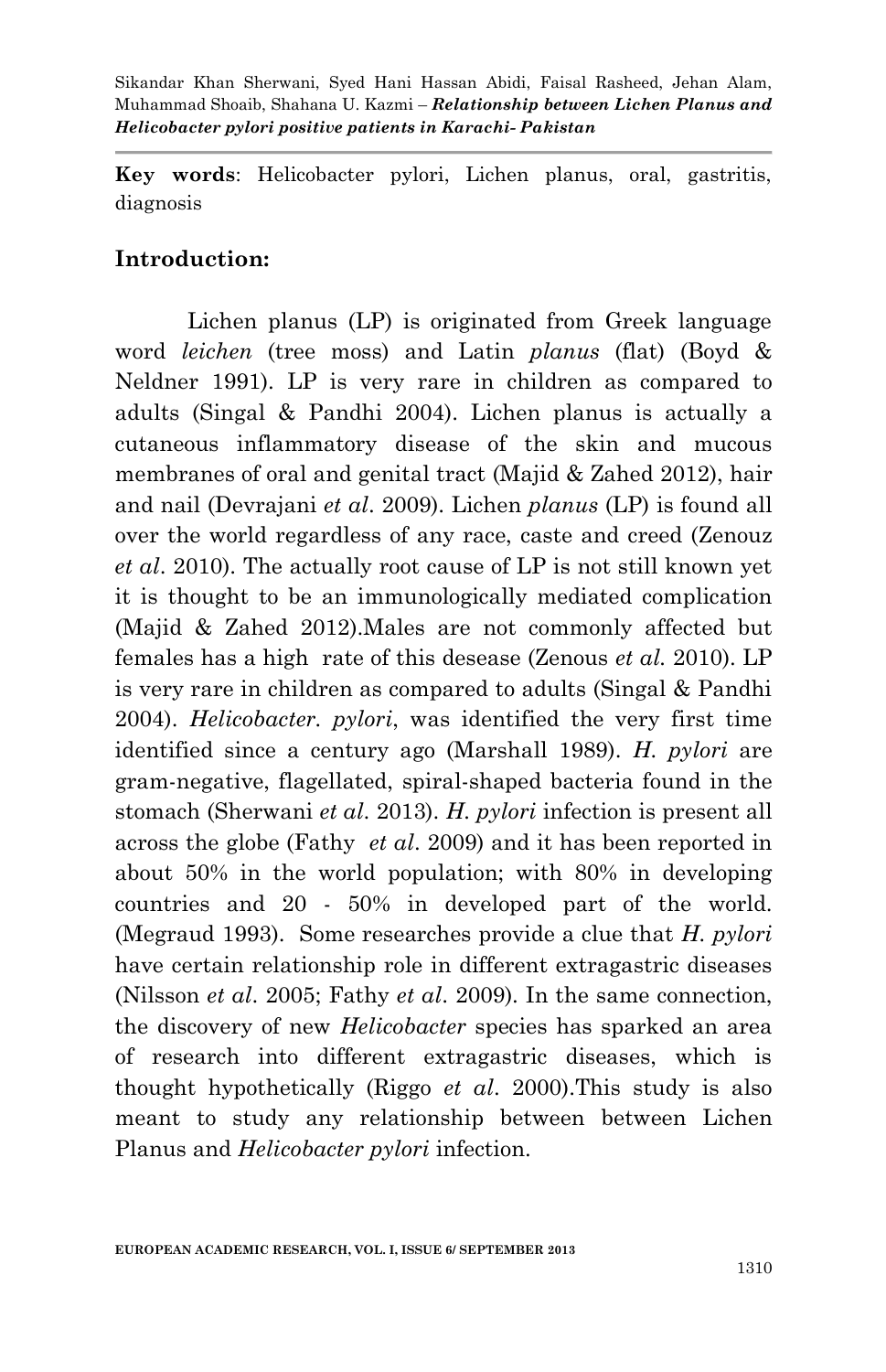### **Materials and Methods:**

The study was conducted on the subjects who were referred to the Department of Dentistry, Oral Medicine/ Oral Pathology (WHO Collaborated Research Centre for Oral Diseases) at Jinnah Postgraduate Medical College (JPMC), Karachi-Pakistan. For this study 80 patients were selected of above 15 years of age, of either gender and were diagnosed with lichen planus (LP) and their blood samples were collected during the period of January 2012- April 2012. In this study, 47 female and 33 male were included. Sampling was done by simple non-random way. Similarly, 80 patients were taken as control. The detailed clinical history of patients was also collected via questionnaire after confirmation of lichen planus (LP). The patients with oral lesions were included which gave the appearance and histological appearance of oral lichen planus. Verbal informed consent was taken from every patient as a part of ethics after giving entire details of study purpose. The patients who were already on Helicobacter pylori eradication therapy and those who were non cooperative or did not give consent were excluded from the study. Around 5 ml of blood samples were collected by phlebotomist , harvest sera and then Helicobacter pylori infection was assessed LP patients and controls by using *H. pylori* IgG quantitative enzyme immunoassay kit (ELISA test, BioSource, USA).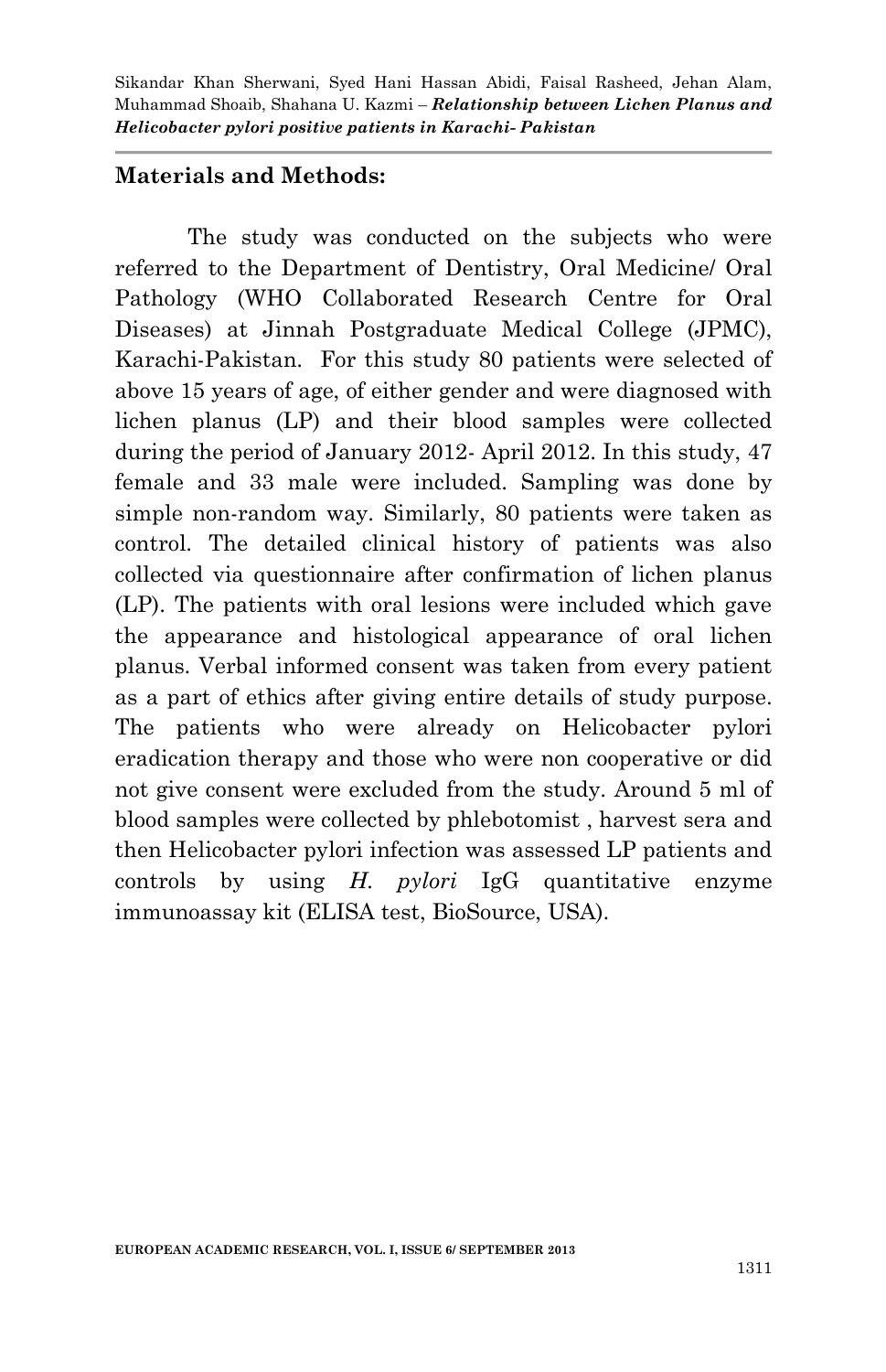

**Fig 1:** The total subjects with Oral Lichen Planus (LP) were 80 who participated in the study. Among them 33 were male and 47 were female.

**Table 1:** Serodiagnosis (Ig G) Test in Patients (n= 80) with Oral Lichen Planus (LP):

| Oral     | Lichen | Planus | $n = 80$ | $\%$ |
|----------|--------|--------|----------|------|
| patients |        |        |          |      |
| Positive |        |        | 62       | 77.5 |
| Negative |        |        | 18       | 22.5 |

**Table 2:** Age wise distribution of *H. pylori* patients with Oral Lichen Planus (LP) (n=62):

| Age       | $n=62$ | $\%$  |
|-----------|--------|-------|
| 15-20     | 04     | 6.45  |
| 21-30     | 06     | 9.67  |
| 31-40     | 24     | 38.70 |
| $41 - 50$ | 18     | 29.03 |
| 51-60     | 05     | 8.06  |
| 61-70     | 05     | 8.06  |

|  |                            | <b>Table 3:</b> Gender wise distribution of H. pylori positive patients with Oral |  |  |  |  |
|--|----------------------------|-----------------------------------------------------------------------------------|--|--|--|--|
|  | Lichen Planus (LP) (n=62): |                                                                                   |  |  |  |  |

| Gender | $n=62$ | $\frac{0}{0}$ |
|--------|--------|---------------|
| Male   | 23     | 37.09         |
| Female | 39     | 62.90         |

**EUROPEAN ACADEMIC RESEARCH, VOL. I, ISSUE 6/ SEPTEMBER 2013**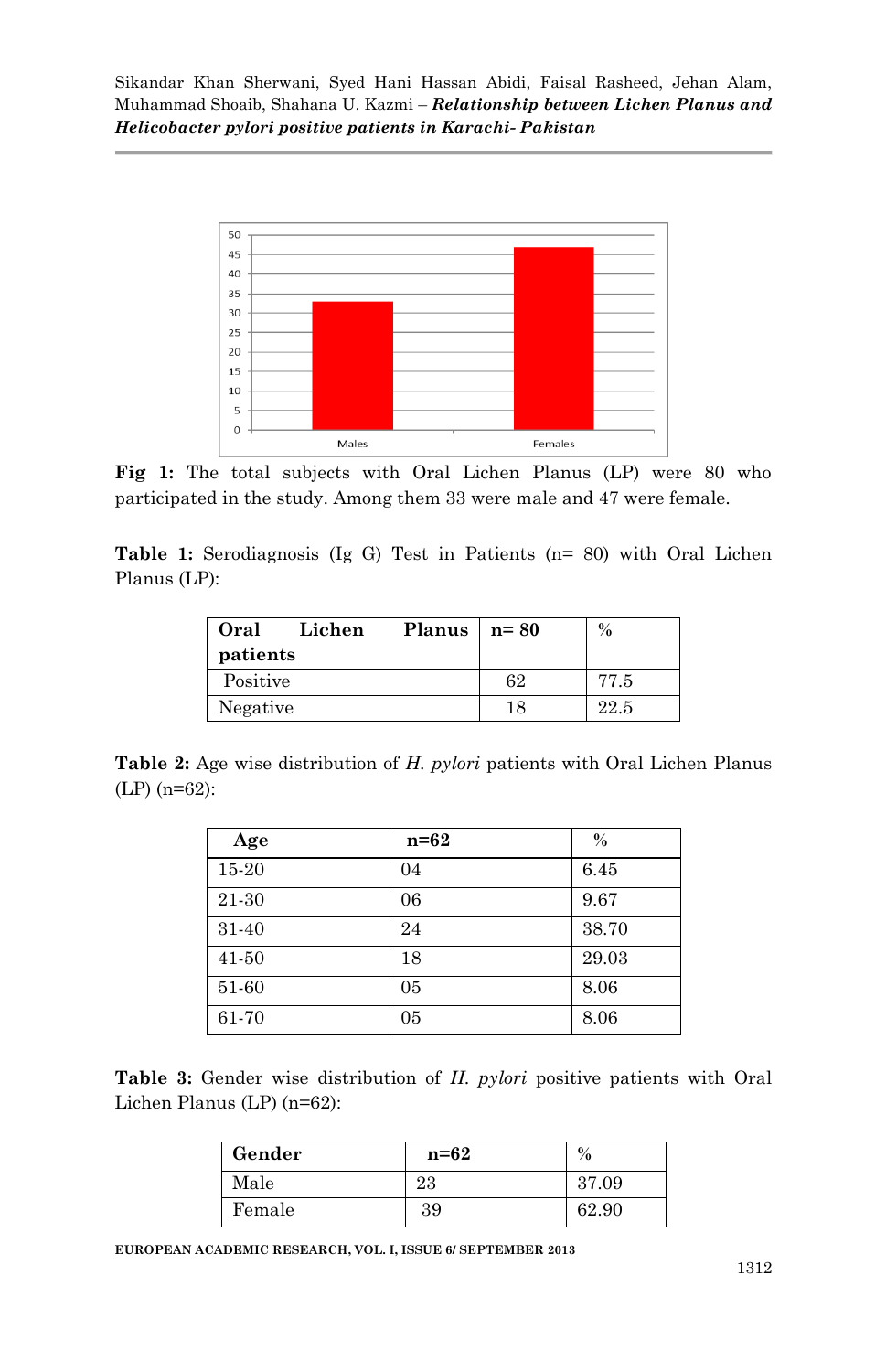**Table 4** : Serodiagnosis (Ig G) Test in Control Group(n= 80):

| Oral Lichen Planus patients | $n = 80$ | $\%$  |
|-----------------------------|----------|-------|
| Positive                    | 37       | 46.25 |
| Negative                    | 43       | 53.75 |

**Table 5 :** Gender wise distribution of *H. pylori* positive patients (n=37):

| Gender | $n=37$ | $\%$  |
|--------|--------|-------|
| Male   | 16     | 43.24 |
| Female | 21     | 56.75 |

### **Results and Discussion:**

*H. pylori* infection has been linked with gastritis, peptic ulcer and gastric carcinoma by a number past studies (Sherwani *et al*. 2013; Goodwin *et al*., 1986). It is mainly resulted due to gastric epithelium destruction by the invasion of pathogenic bug and starting of local inflammation (Blaser 1992). Despite of this fact that *H. pylori* is universally believed to have confine location in the gastric mucosa (Webdi & Kappa 2002), yet the in the recent past some researches also pointed out its role in various other diseases (Koster *et al*. 2000). LP has been involved in different medical disorders such as hepatitis C, diabetes mellitus, ulcerative colitis, virus infection, vitiligo, dermatomyositis, and alopecia areata. (Akhter *et al*. 2007). The current study was conducted on 80 total subjects whom have been clinically diagnosed with Oral Lichen Planus (LP). Among them 33 were male and 47 were female as mentioned in Fig 1.Upon the serodiagnosis of these LP patients, surprisingly majority of them were diagnosed with *H. pylori.* According to the result findings, 62 (77.5%) were found positive with *H.*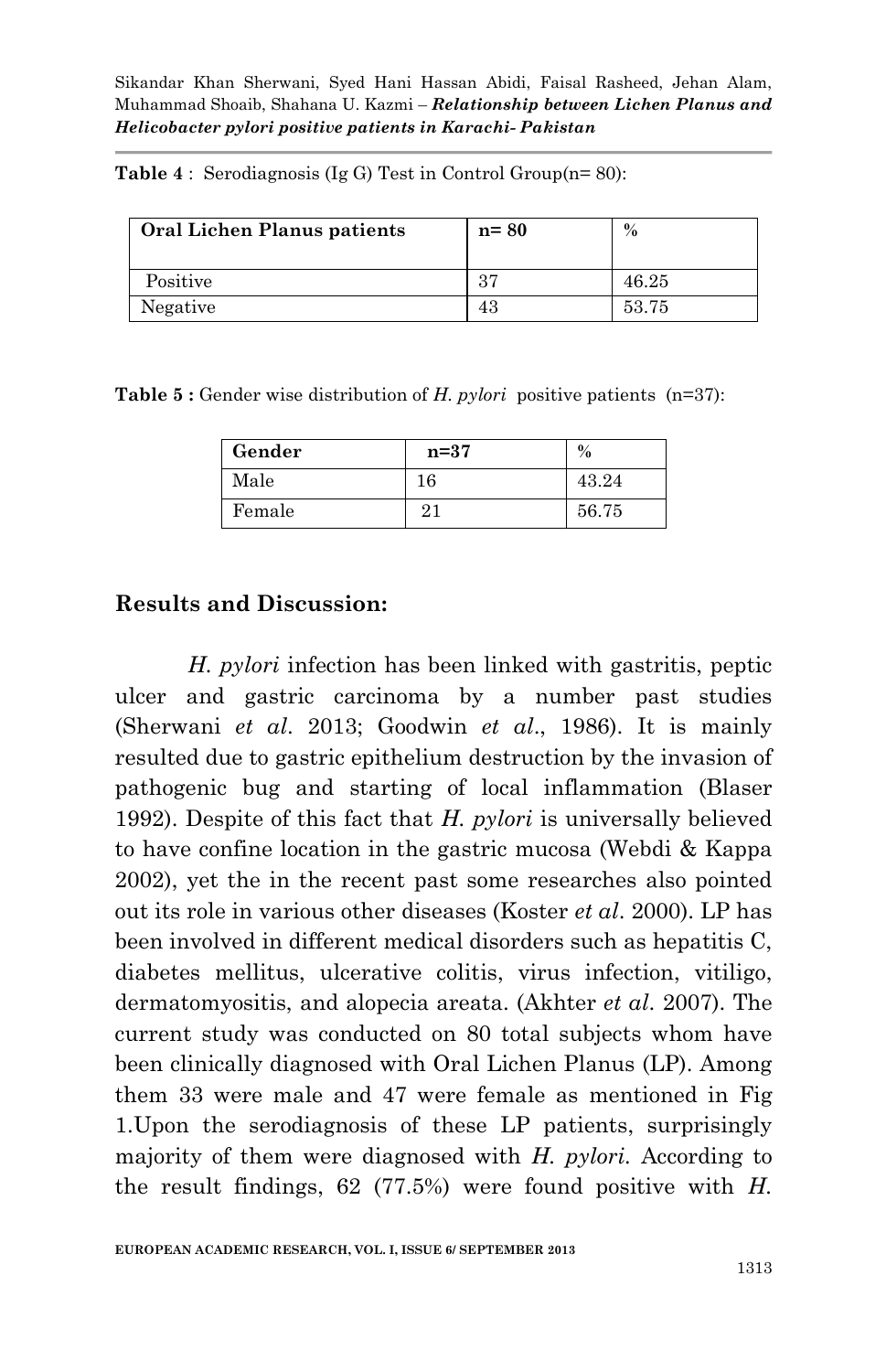*pylori* by detecting of IgG by ELISA kit and 18 (22.5%) were found negative as indicated in Table 1. Moreover, most of the *H. pylori* positive patients with Oral Lichen planus (LP) belonged to 31-40 years age group (38.70%) as indicated in Table 2. As far as the age wise distribution is concerned, 39 (62.90%) were female with *H. pylori* positive status along with LP and 23 (37.09%) were male as pointed out in Table 3. In the control study group, a small portion of subjects' i.e 37 (46.25%) were found positive with H*. pylori* by detecting of IgG ELISA kit and 43 (53.75%) were found negative as indicated in Table 4. As far as the age wise distribution is concerned, 21 (56.75%) were female with *H. pylori* positive status and 16 (43.24%) were male as mentioned in Table 5.In view of all results, conclusively; there is some relationship between *H. pylori* infection and LP and also this association level was slightly more in female than male. Similar findings were observed by urea breathing test (UBT), *H. pylorus was* observed to be significantly higher in patients with LP as compared to other skin diseases patients (Moravvej *et al*. 2008). On the contrary, a couple of research findings were also reported in the literature that totally disagreed with the concept of any relationship of LP with *H. pylori* patients. One of the studies was done on 27 patients with oral lesions of LP, 7 patients with oral aphthous ulcers, 7 patients with lichen planus, but did not find any statistically significant relationship (Shirazi 2003).Another study that was conducted on 45 LP patients, the results again showed no prominent relational at all (Jimenes-Alonso *et al*. 2000).The plausible mechanism behind the involvement of H*. pylori* in the pathogenesis of extra-intestinal other clinical conditions is its local inflammation that has systemic impact on other parts of the body (Fathy *et al*. 2009). The pathogen binds, colonizes gastric mucosa and ultimately provokes a strong inflammatory response resulting in the release of a number of bacterial and host-dependent cytotoxic mediators (Qayoom & Massoud 2001).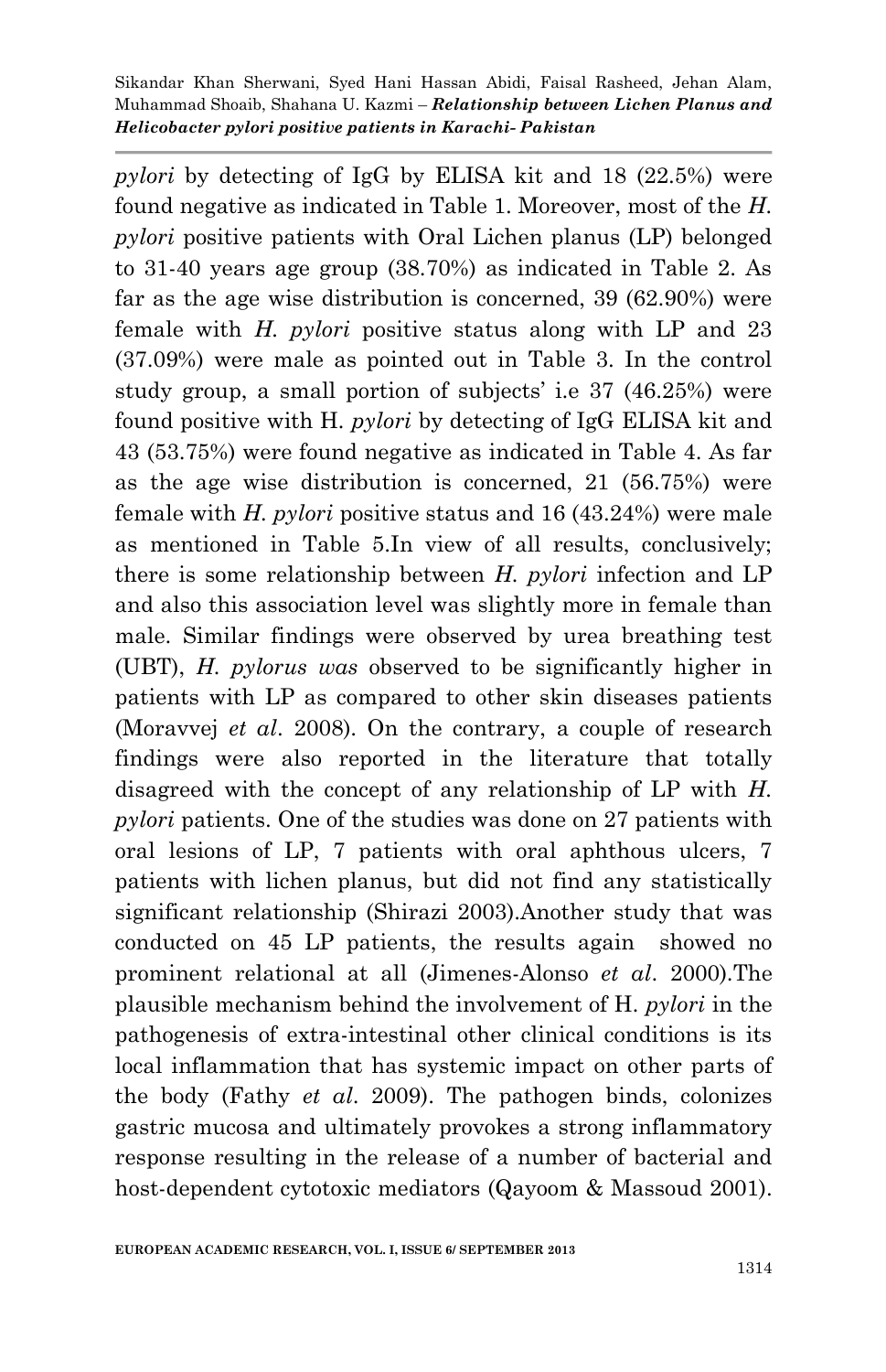Moreover, this pathogen is blessed with urease enzyme which develops an alkaline cloud all around acidic environment to protect the organism from the acid attack (Langenberg *et al*. 1984).

# **Conclusion:**

According to results analyzed in this study, a relationship was found between Oral Lichen Planus and *H. pylori* infection and to some extent more in female than male. However, the study was conducted on small group as for more characteristically comprehensive results, a big study group would provide more detailed picture of the relationship.

### **Acknowledgements:**

All authors are highly thankful to Dr. Jehan Alam -Department of Dentistry, Oral Medicine/ Oral Pathology, Jinnah Postgraduate Medical College (JPMC), Karachi-Pakistan for provinding an opportunity to conduct a study on Oral Lichen planus pateints and allowed us to draw blood for the diagnosis of *H.pylori* pateints serologically.

# **BIBLIOGRAPHY:**

Akhtar, S.J., Shahid, M., Iqbal, J., Shakoor, A., Raja, M. 2007. "Morphological patterns of lichen planus in patients with anti-hepatitis C antibodies." *Journal of Pakistan Association of Dermatologists* 17: 225-230.

Blaser, M. J. 1992. "Helicobacter pylori: its role in disease." *Clin. Infect. Dis.* 15:386–393.

Boyd AS, Neldner KH. 1991. "Lichen planus." *J Am Acad Dermatol* 25: 593-619.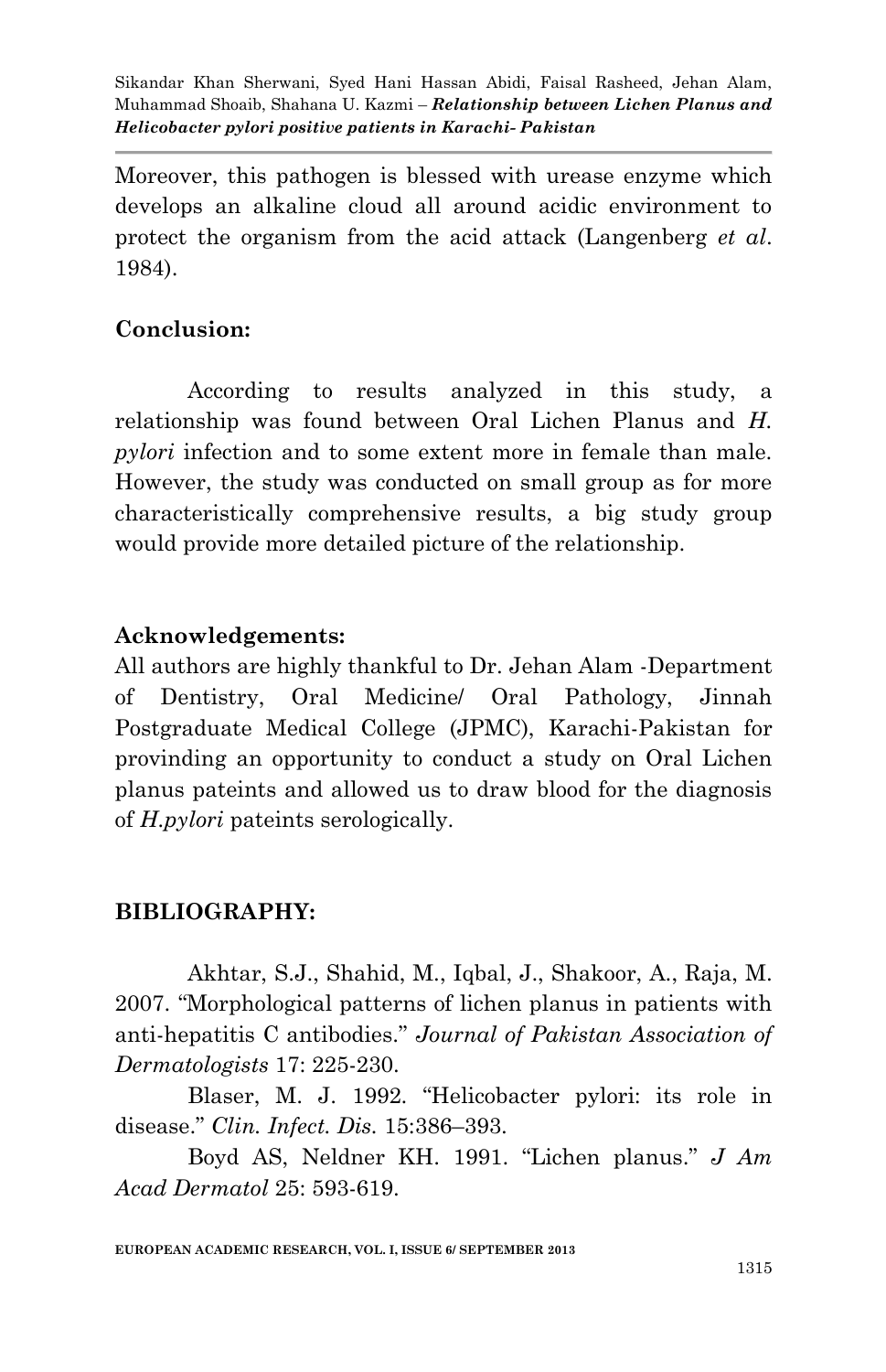Devrajani B.R, Bajaj D.R, Baloch G.H, Devrajani T, Shah S.Z.A, Bibi. *I* 2009*.* "Frequency of Helicobacter Pylori Infection in Patients with Lichen Planus (A Hospital Based Cross Sectional Descriptive Study)." *World Journal of Medical Sciences* 4 (2): 74-78.

Fathy, G., Said, M., Abdel-Raheem S. M., and Sanad, H. 2009*.* "Helicobacter Pylori Infection: A Possible Predisposing Factor in Chronic Plaque-Type Psoriasis." *Egyptian Women Dermatologic Society.*

Goodwin, C. S., J. A. Armstrong, and B. J. Marshall. 1986. "Campylobacter pyloridis, gastritis and peptic ulceration." *J. Clin. Pathol.* 39:353–365.

Jimenes-Alonso, I., Iuru, S., Carballo, F. 2000. "Association of *Helicobacter pylori* infection with psoriasis and lichen planus." *J Eur Acad Dermatol Venereol.* 136: 1275-6.

Koster, E., Bruyne, I., Langlet, P., Deltenre, M. 2000. "Evidence based medicine and extradigestive manifestations of *Helicobacter pylori*." *Acta Gastroenterol Belg* 63: 388 - 92.

Langenberg, M.L., Tytgat, G.M.J., Schipper, M.E., Rietstra, P.J.G, Zanen, C. 1984. "Campylobacter-like organisms in the stomach of patients and healthy individuals." *Lancet*  i:1348–9.

Majid. R. M., Zahed. E. 2012. "Association between *Helicobacter pylori* infection and lichen planus in patients referred to dermatology clinic of Ardabil Hospital." *Journal of Pakistan Association of Dermatologists* 22 (4):312-314.

Marshall, B.J. 1989. "History of the discovery of C. pylori." In: *Campylobacter Pylori in Gastritis and Peptic Ulcer Disease*, edited by M. J. Blaser. New York: Igaku-Shoin.

Megraud, F. 1993. "Epidemiology of *Helicobacter pylori*  infection." *Gastroenterol. Clin North Am* 22: 73 - 88.

Moravvej, H., Hoseini, H., Barikbin, B., Molekzdeh, R., Razavi, G.M. 2008. "Association of *Helicobacter pylori* with lichen planus*.*" *Indian J Dermatol* 52:138-40.